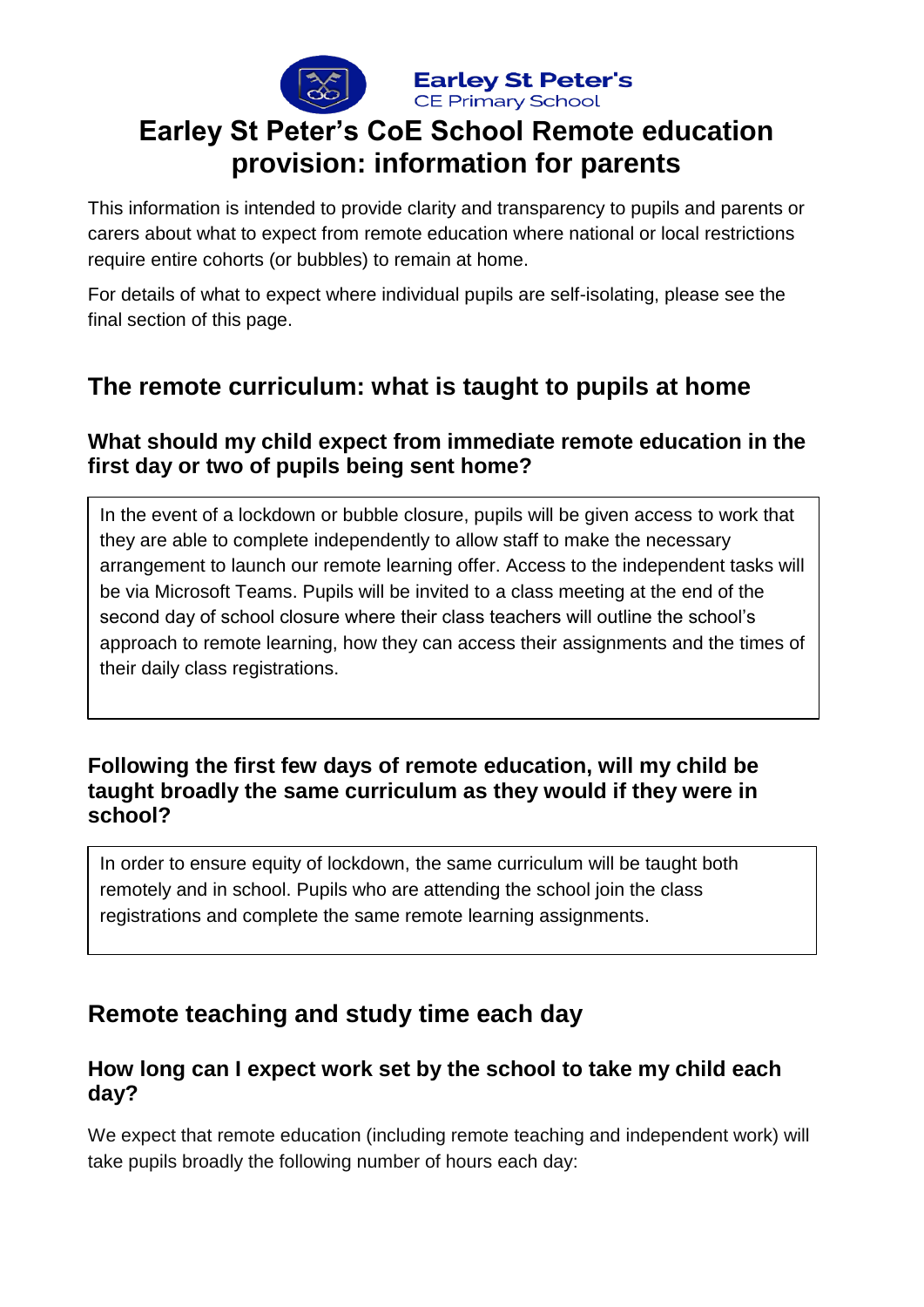| EYFS/Key Stage 1 | ◠ |
|------------------|---|
| Key Stage 2      |   |

# **Accessing remote education**

## **How will my child access any online remote education you are providing?**

Remote learning is shared via Microsoft Teams. All pupils are assigned a personal Microsoft Teams account and are allocated to their class team. Each day, the teacher uploads an assignment with the day's work. Pupils are able to access this via the assignments tab at the top of their class homepage. There are also videos on the school website showing how to do this.

Pupils are invited to attend a class registration session each morning where the class teacher gives an overview of the tasks for the day.

## **If my child does not have digital or online access at home, how will you support them to access remote education?**

We recognise that some pupils may not have suitable online access at home. We take the following approaches to support those pupils to access remote education:

- The school conducted an IT survey at the start of the year to identify priority pupils for laptop allocation. Through this survey the school is able to offer laptops and internet access to families that require it. After the announcement of the school closure, families were also encouraged to contact the school office if they required access to a device for remote learning.
- The school has accessed data packages and dongles that can be used to connect to the internet. They are compatible with mobile devices or laptops. If families do not own a laptop or mobile device, laptops are available to loan through the school.
- The schools remote learning offer is most effective through online provision so access to laptops and internet is prioritised over paper packs.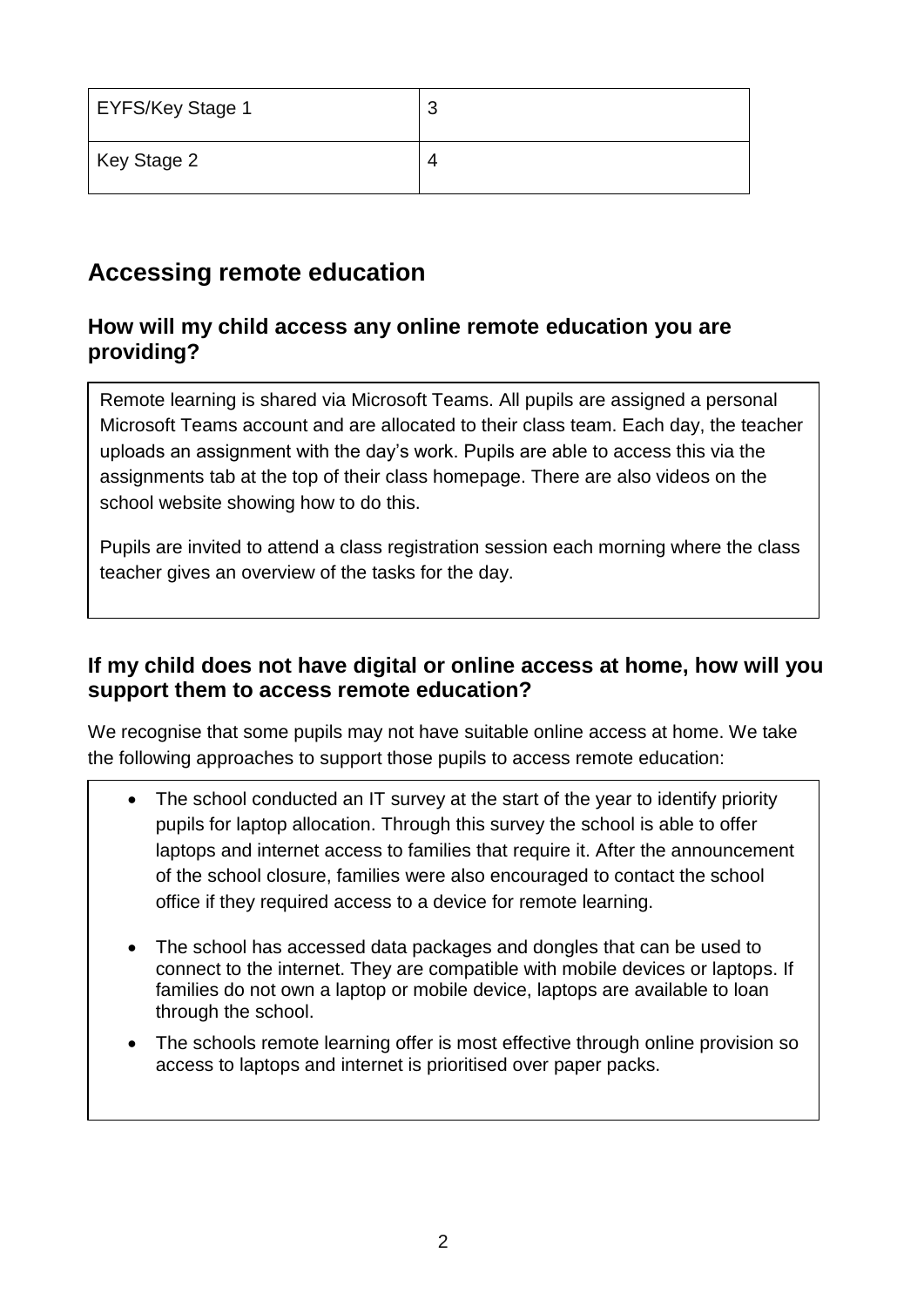## **How will my child be taught remotely?**

We use a combination of the following approaches to teach pupils remotely:

The school uses the following approaches to support remote learning:

- live daily class registrations
- recorded teaching (video/audio recordings made by pupils' year group teachers)
- commercially available websites supporting the teaching of specific subjects or areas, including video clips or sequences
- long-term project work and/or internet research activities
- Where appropriate, small group intervention for pupils, e.g. nurture support + speech and language.

## **Engagement and feedback**

#### **What are your expectations for my child's engagement and the support that we as parents and carers should provide at home?**

- Pupils are expected to engage with remote learning daily, including joining their class registrations each morning. The school understands the challenges of home learning and encourages family to contact the school if they are finding remote learning challenging.
- Setting clear routines and structures supports pupils to engage in remote learning and manage their time effectively. The school recommends having regular breaks between lessons.
- Where possible, pupils should be encouraged to complete work independently. However, for many pupils, including SEND and younger pupils, adult support will be required to access and complete remote learning tasks.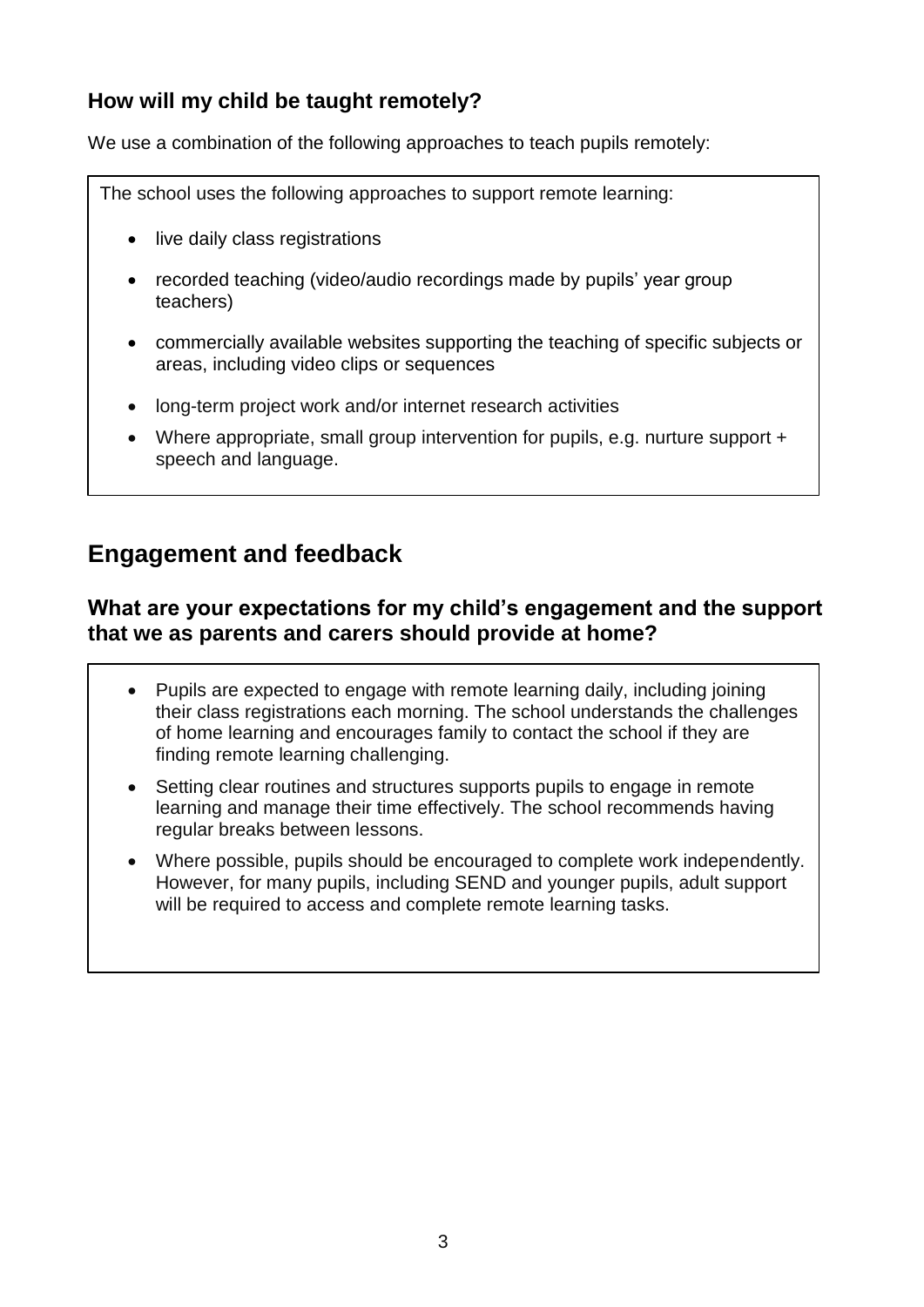## **How will you check whether my child is engaging with their work and how will I be informed if there are concerns?**

- Pupils engagement with remote learning is monitored daily via online class registrations and the Grades and Insights functions within Microsoft Teams. This allows teachers to monitor who is joining registration sessions and which pupils have viewed, completed and handed in the assignments each day.
- Where teachers are concerned about a pupil's lack of engagement, the school uses a range of a strategies to support parents and carers including text messages, emails and phone calls from the office team or the child's teacher. Parents and carers are also encourage to inform the school office if they are having difficulties with remote learning.

## **How will you assess my child's work and progress?**

Feedback can take many forms and may not always mean extensive written comments for individual children. For example, whole-class feedback or quizzes marked automatically via digital platforms are also valid and effective methods, amongst many others. Our approach to feeding back on pupil work is as follows:

- The school utilises a variety of feedback methods including:
	- Show and Tell sessions for younger pupils. In small groups, pupils present their work to their teacher and peers. Teachers offer feedback through discussion and questioning.
	- Microsoft Teams responses. Teachers look at all work produced by pupils to identify strengths and misconceptions to inform the planning of future lessons. Pupils receive feedback each day using the response function on MS Teams to identify successes and areas to improve on in 1 piece of work each day.
	- Whole class feedback. Teachers praise individual pupils and highlight common misconception in daily class registrations.
	- Quizzes. Teachers use online polls to provide opportunities for pupils to demonstrate their learning and identify common misconceptions. The results of polls are collected and used to extend or recap learning in future lessons.
	- Self-marking. On some occasions, pupils are provided with answers to mark their work once it as been completed.
- Pupils receive daily feedback.